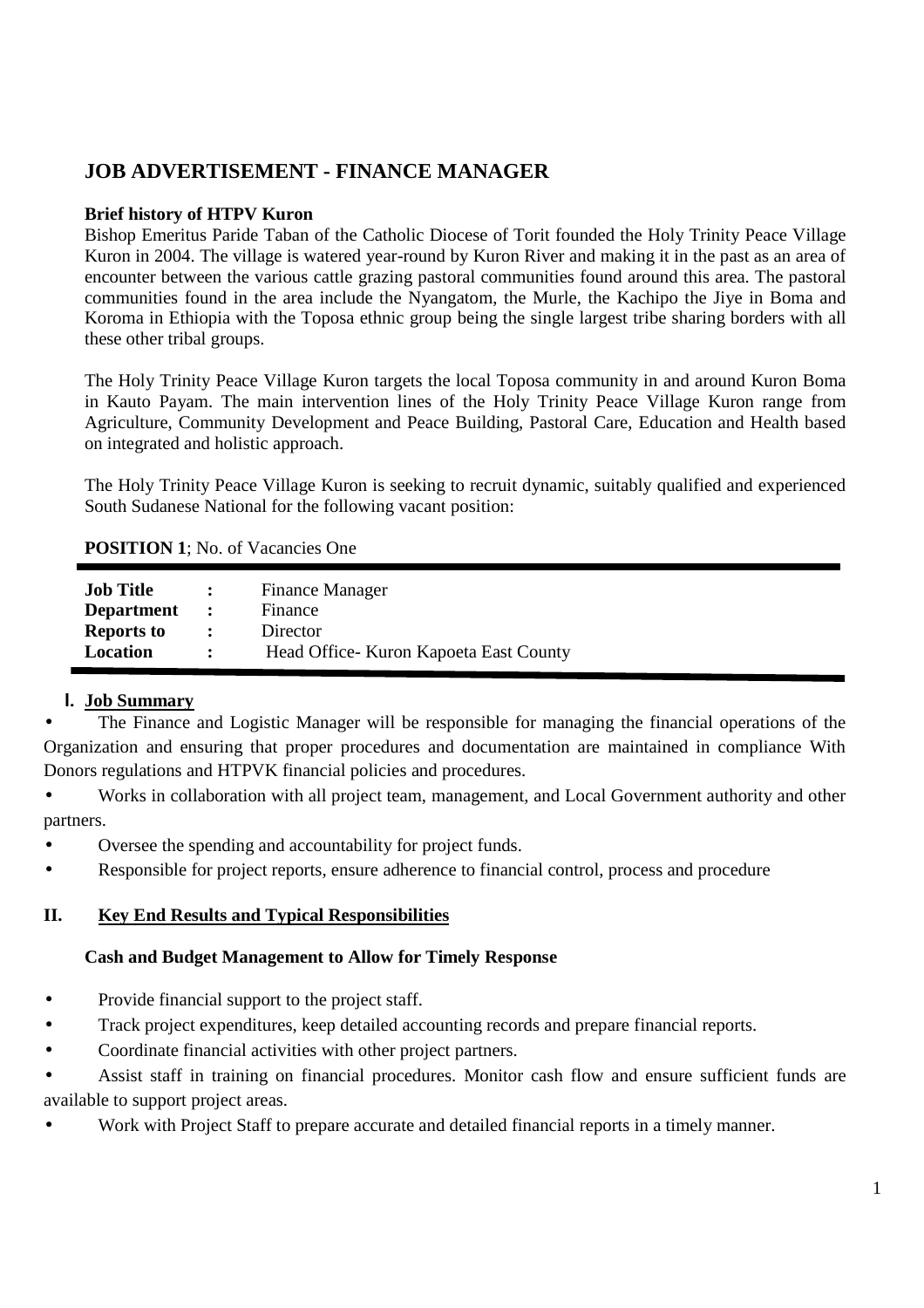- Prepare weekly and monthly project cash forecasts in a realistic manne
- Review cash disbursement vouchers
- Review purchase requisitions and orders.
- Review payment packages for budget availability and correct coding.
- Monitor budget versus actual expenditure.
- Ensure timely processing and disbursement of payments to legitimate suppliers/vendors/contractors.

• Prepare work plan and budget in coordination with project officers and make sure that all expenditures are according to work plan and budget

## **Accurately Financial Reports to Ensure Compliance to Accounting Standards and Best Practice**

- Manage general ledger accounting system
- Reconcile Accounting software reports with project reports
- Monitor the advances register

• Ensure accountability in the preparation, review, consolidation and submission of correct and complete Project Financial reports on time

• Coordinate and ensure availability of all documents during Project audit

## **Ensure Internal Financial Controls Compliant to Established Policies and Procedures**

- Ensure adherence to financial controls, processes and procedures.
- Follow up finance-related audit actions
- Participate in Quarterly physical asset and inventory verifications
- Ensure adherence to HTPVK Operation Manual

### **III. Dealing with Problems**

• Working in partnership with different organisation culture and ensure project results are achieved on time without compromising quality

- Managing donor grants with strict reporting deadlines
- Working effectively in multiple communities and environments
- Operating in remote areas and with vulnerable communities

## **IV. Communications and Working Relationships**

### **Internal**

- Project officer
- Management team
- Board members
- Resource Mobilization Team
- Other Plan staff

### **External**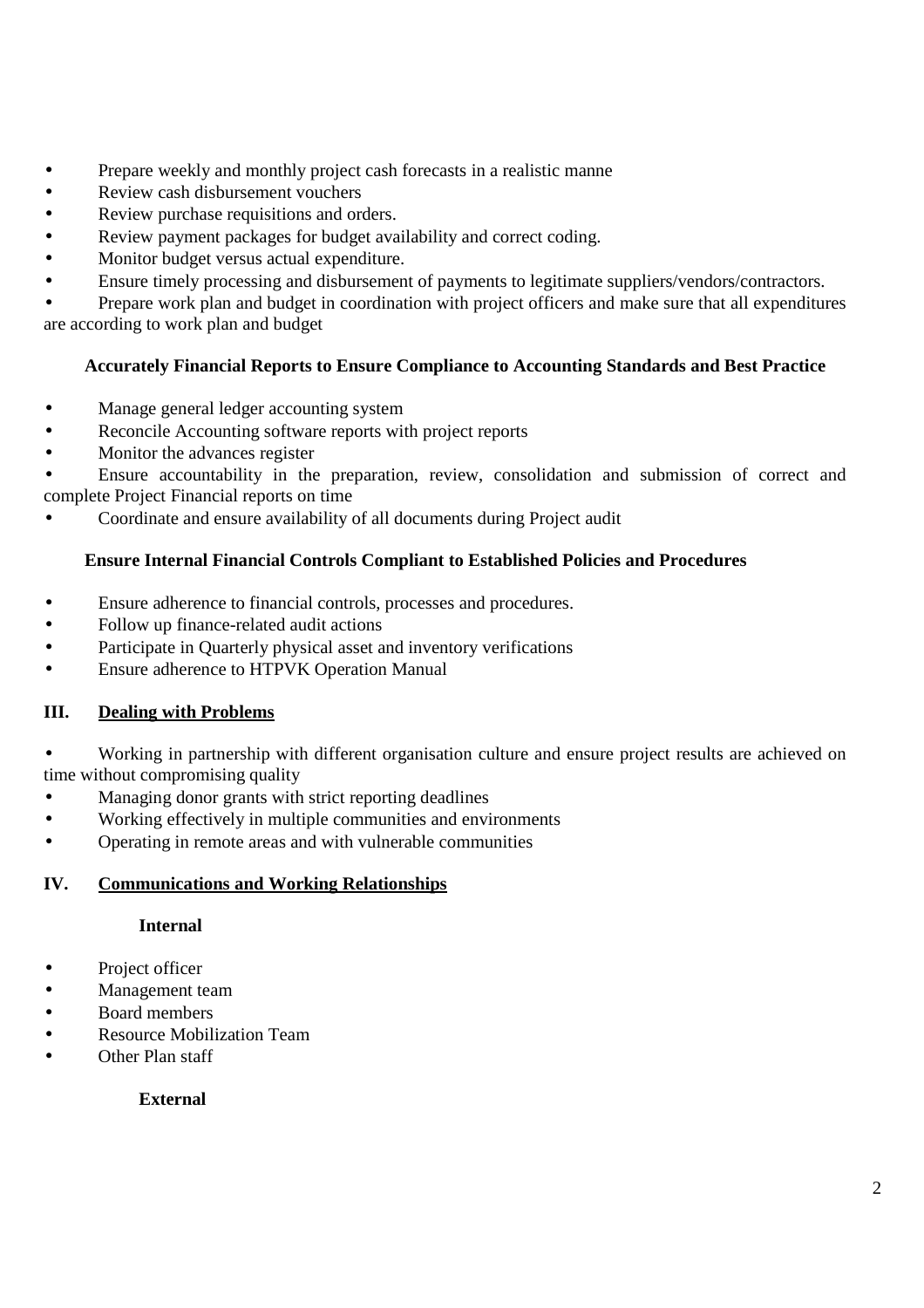- Partners at County level
- Donors
- National Offices
- Head of departments/Local government authorities
- Community resource people including various Payam level committees
- Children during field visits

## **Qualification and Experience**

- A degree in Accounting or equivalent qualification in accounting, finance, or a related subject area.
- Two to three years of experience performing accounting functions.
- Strong financial management and accounting skills.

• Knowledge of the Microsoft Office tools, particularly Excel. Experience with Great Plains accounting software is desirable.

• In-depth knowledge of finance and accounting preferably in non-profit making organisation

### **Demonstrated behaviors needed by the post holder to successfully perform the role:**

- Hardworking with capacity to work independently with minimum supervision
- Honest, integrity, open and transparent personality.
- Team player
- Work towards achieving a team goal and result oriented
- Be able to respect all groups of people in the community and culturally sensitive
- Persuasive and able to work in different cultural settings
- Motivated, energetic and strives to develop and support others
- Work for the best interest of the organization and community
- Appreciate child rights and gender equality
- Ability to work under harsh condition
- Ability to work under multidisciplinary and multicultural environment

## **Skills Specific to the post needed to put knowledge into practice.**

- Analytical and problem solving skills
- Planning, and organizing skills,
- Influencing and persuading skills
- Excellent verbal and written communication skills.
- Excellent communication skills appropriate to the audience
- Proficient computer skills and use of relevant accounting packages

### ςΙ. **Working condition and remuneration**

- The Holy Trinity peace Village offers to all its staff accommodation, and each one contributes towards a common eating pool or may prefer to cook a lone.
- Common pool Dstv